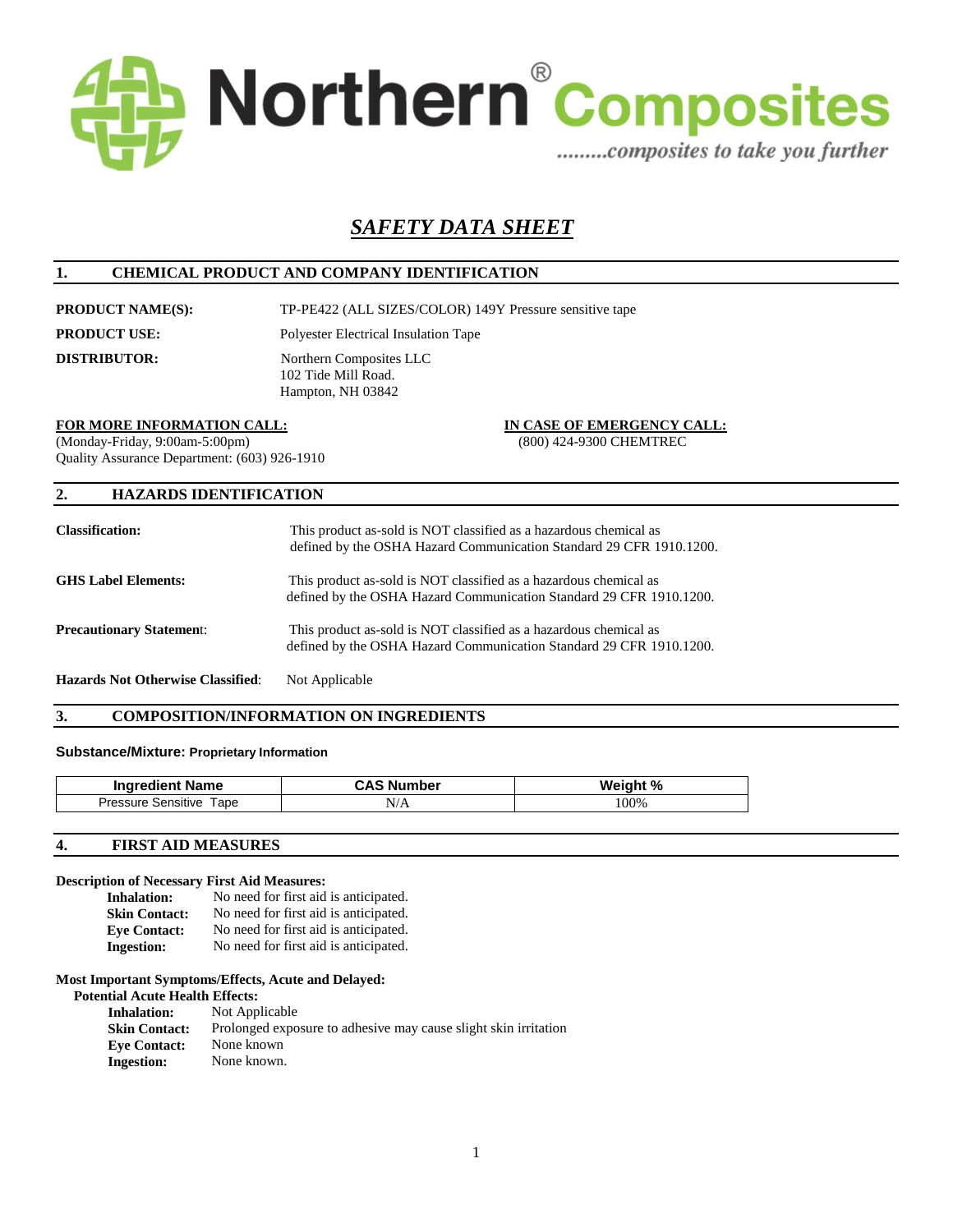#### **Over-Exposure Signs/Symptoms:**

| Inhalation:          | None known |
|----------------------|------------|
| <b>Skin Contact:</b> | None known |
| <b>Eve Contact:</b>  | None known |
| <b>Ingestion:</b>    | None known |

#### **Indication of Immediate Medical Attention and Special Treatment Needed, If Necessary**

**Notes to Physician:** None **Specific Treatments:** None Required

## **5. FIRE FIGHTING MEASURES**

| Suitable Extinguishing Media:                    | Water Spray, Carbon Dioxide (CO2), Dry Chemical, Foam |
|--------------------------------------------------|-------------------------------------------------------|
| <b>Hazardous Thermal Decomposition Products:</b> | Not tested                                            |
| <b>Precautions for Fire-Fighters:</b>            | None Required                                         |

## **6. ACCIDENTAL RELEASE MEASURES**

**Personal Precautions, Protective Equipment, and Emergency Procedures:**  Refer to Sections 4, 5 and 8

## **Methods and Materials for Containment and Cleaning Up:**

 Material for disposal should be placed in appropriate containers. Dispose of dry solids in a landfill that is permitted, licensed or registered, to manage industrial solid waste.

## **7. HANDLING AND STORAGE**

**Precautions for Safe Handling:** None required **Conditions for Safe Storage, Including Any Incompatibilities:** 

Store at normal room temperature, no known incompatibilities.

## **8. EXPOSURE CONTROLS/PERSONAL PROTECTION**

| <b>RESPIRATORY PROTECTION</b>          | None required                  |
|----------------------------------------|--------------------------------|
| <b>EYE PROTECTION</b>                  | None required                  |
| <b>SKIN PROTECTION</b>                 | None required                  |
| OTHER PROTECTIVE CLOTHING OR EQUIPMENT | None required.                 |
| <b>WORK HYGIENIC PRACTICES</b>         | Practice safe workplace habits |

#### **9. PHYSICAL AND CHEMICAL PROPERTIES**

| <b>Physical State:</b> | Solid                  |
|------------------------|------------------------|
| Color:                 | Yellow / Variable      |
| Odor:                  | <b>Nearly Odorless</b> |
| <b>Odor Threshold:</b> | None                   |
| pH:                    | No data available      |
| <b>Melting Point:</b>  | No data available      |
| <b>Boiling Point:</b>  | No data available      |
| <b>Flash Point:</b>    | Does not flash         |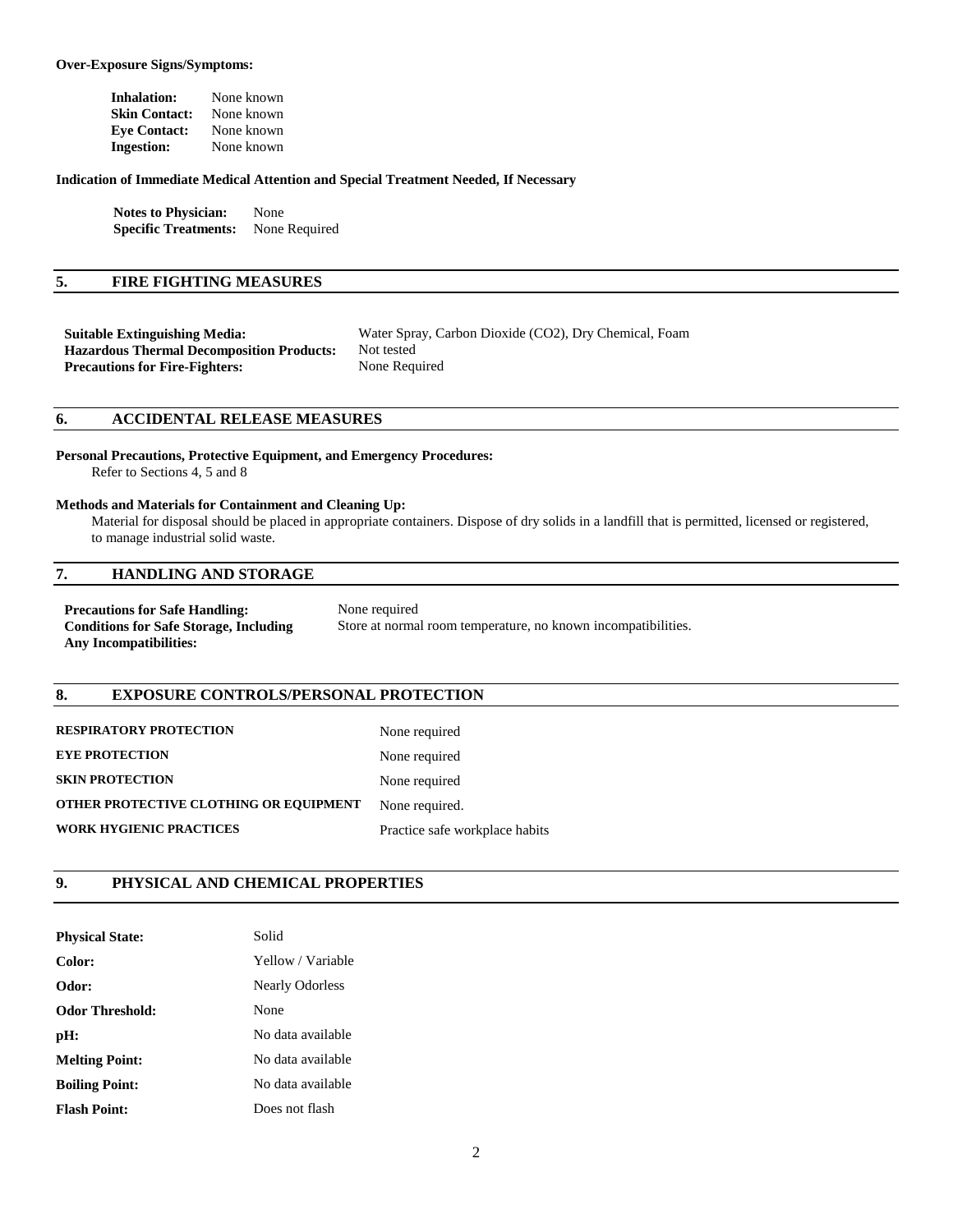| <b>Evaporation Rate:</b>          | Not applicable    |
|-----------------------------------|-------------------|
| <b>Flammability:</b>              | Not applicable    |
| <b>Explosive Limits:</b>          | Not applicable    |
| <b>Vapor Pressure:</b>            | Not applicable    |
| <b>Vapor Density:</b>             | Not applicable    |
| <b>Specific Gravity:</b>          | No data available |
| Solubility:                       | Insoluble         |
| <b>Auto-Ignition Temperature:</b> | Not applicable    |

## **10. STABILITY AND REACTIVITY**

| <b>Reactivity:</b>                         | This product is considered to be non-reactive under normal use conditions. |
|--------------------------------------------|----------------------------------------------------------------------------|
| <b>Chemical Stability:</b>                 | Stable under recommended storage conditions                                |
| <b>Possibility of Hazardous Reactions:</b> | Hazardous polymerization does not occur under recommended storage          |
|                                            | conditions                                                                 |
| <b>Conditions to Avoid:</b>                | None Known                                                                 |
| <b>Incompatible Materials:</b>             | There are no known materials that are incompatible with this product       |
| <b>Hazardous Decomposition Products:</b>   | Not Tested                                                                 |

## **11. TOXICOLOGICAL INFORMATION**

## **TOXICOLOGICAL INFORMATION:** None

## **12. ECOLOGICAL INFORMATION**

**ECOLOGICAL INFORMATION:** This Article is not known to be hazardous to water and thus presents a low ecological risk.

## **13. DISPOSAL CONSIDERATIONS**

Small quantities can be disposed of with household garbage. Larger disposal must be made according to official local, regional, national, and international regulations.

## **RCRA Classification:** Not Regulated

# **14. TRANSPORT INFORMATION**

| US DOT HAZARD CLASS (CFR 49):             | Not regulated   |
|-------------------------------------------|-----------------|
| US DOT ID NUMBER:                         | Not applicable. |
| <b>TRANSPORTATION OF DANGEROUS GOODS:</b> | Not applicable. |
| IATA:                                     | Not applicable. |
| INTERNATIONAL MARITIME DANGEROUS GOODS:   | Not applicable. |

Not classified as dangerous goods according to the national and international regulations on the transport of dangerous goods. For additional information on shipping regulations affecting this material, contact the information number found on the first page.

## **15. REGULATORY INFORMATION**

## **This product is an Article as defined by TSCA regulations and is exempt from TSCA inventory requirements**